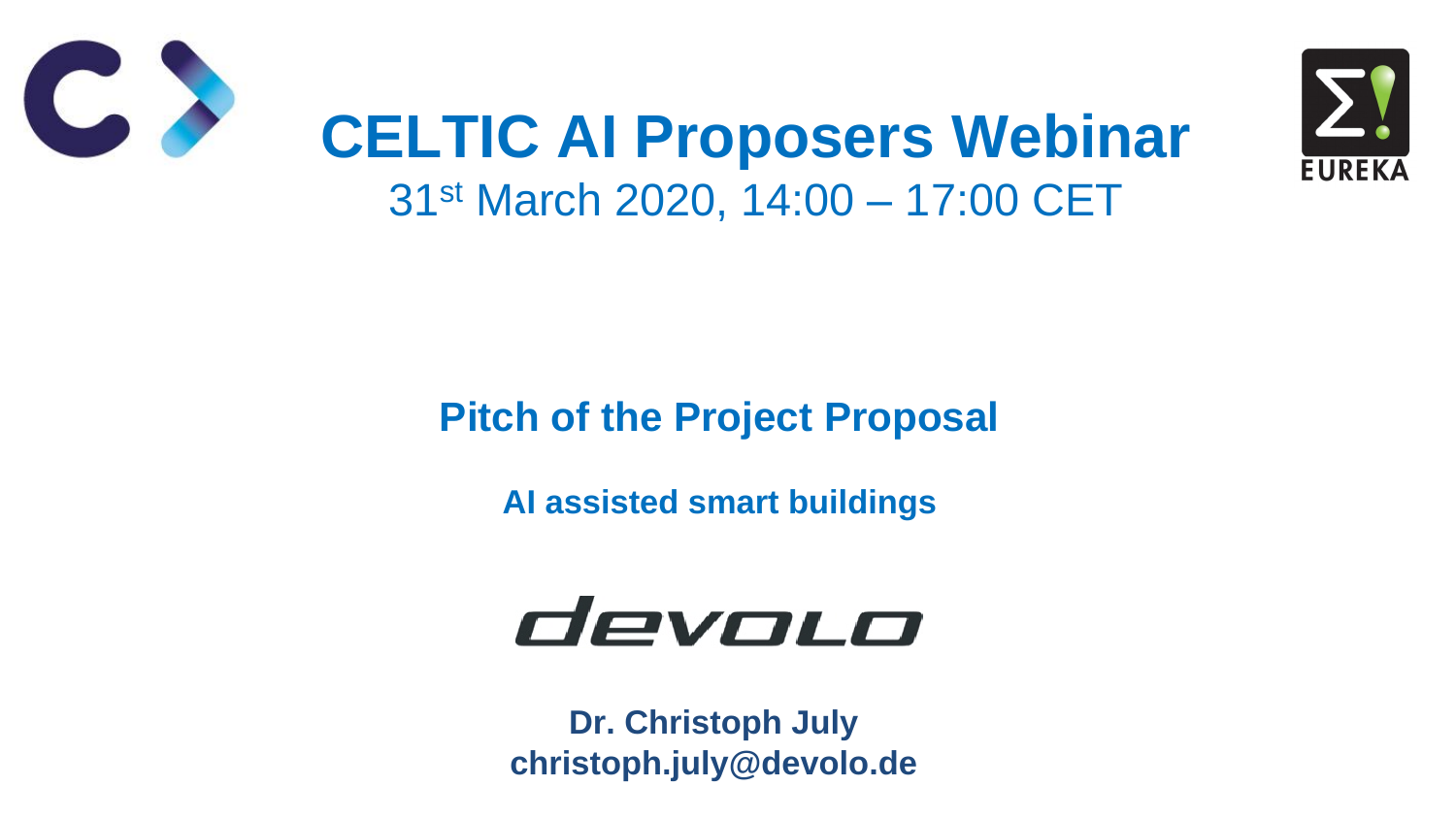### **Teaser**

#### **Idea: AI assistet computer vision and data analysis**

- By employing highly embedded devices, so called NetCPUs, in IoT environment for data harvesting and processing, we aim to shift processing load from the cloud to affordable energy sufficient local devices.
- Making use of AI and hardware acceleration creates the necessary flexibility, resilience and low latencies needed for critical infrastructure e.g. smart grids or alarm events.
- AI assisted image processing and feature analysis is not only an upcoming field surveillance industry. Live supporting technologies like elderly care and ambient assisted living are growing yet poorly automated fields.





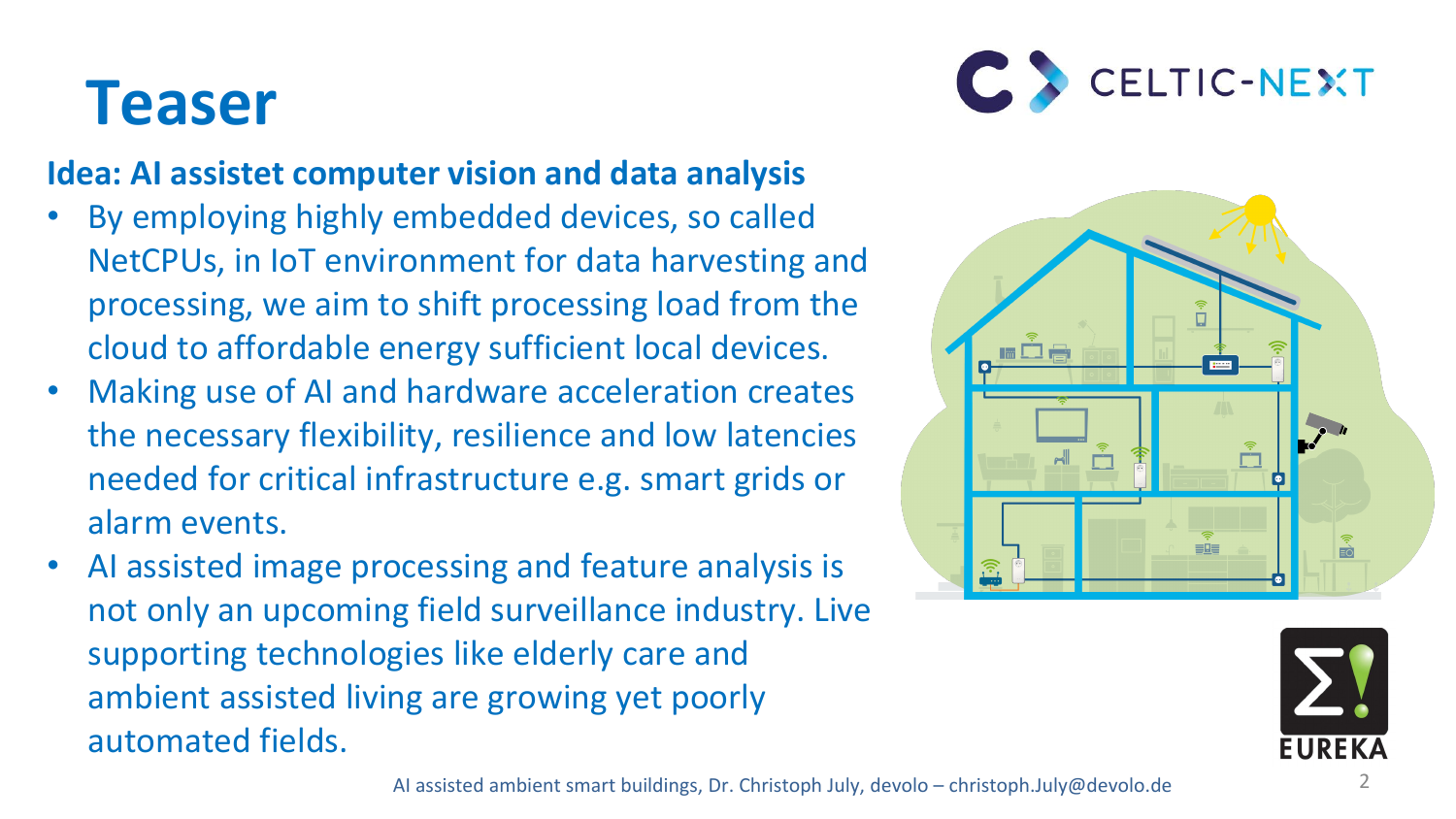

AI assisted ambient smart buildings, Christoph July, devolo – christoph.July@devolo.de 3

Germany

**EUREKA**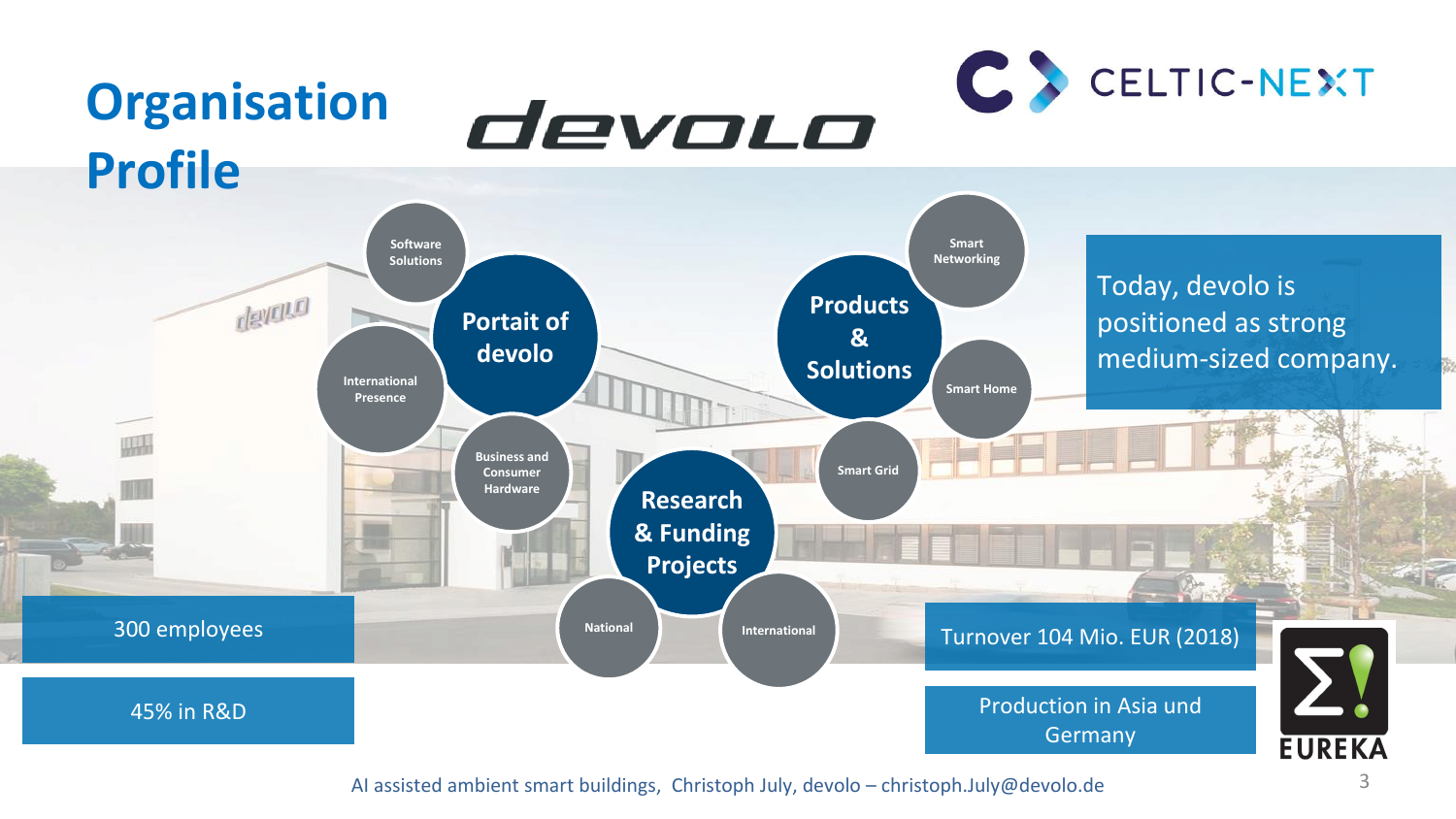AI assisted ambient smart buildings, Dr. Christoph July, devolo – christoph.July@devolo.de 4





<span id="page-3-0"></span>

![](_page_3_Picture_2.jpeg)

![](_page_3_Picture_5.jpeg)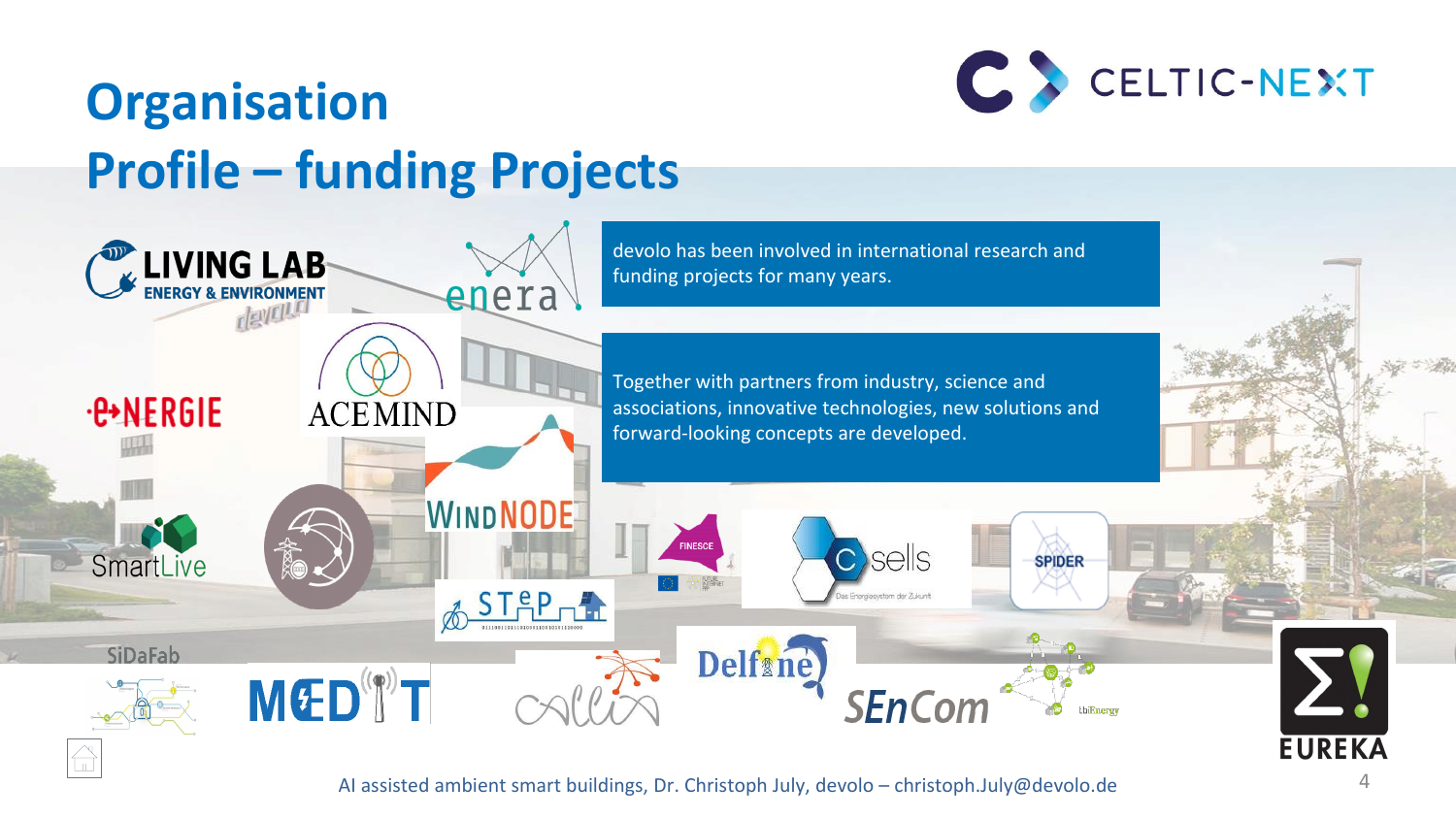### **Proposal Introduction**

![](_page_4_Picture_14.jpeg)

- *Smart building data processor (NetCPU)*
- *Possible applications range from ambient assisted living over elderly care to smart cities*
- *gathers input from various data sources: correlates and processes these information locally*
- *highly flexible embedded AI platform with integrated HW acceleration*
- *high security level required due to data privacy considerations*
- *should support typical APIs and protocols to communicate with "sensors"*
- feature extraction
- − prognosis of probable events
- − correlation of different data sources

**EUREKA** 

AI assisted ambient smart buildings, Dr. Christoph July, devolo – christoph.July@devolo.de

![](_page_4_Picture_8.jpeg)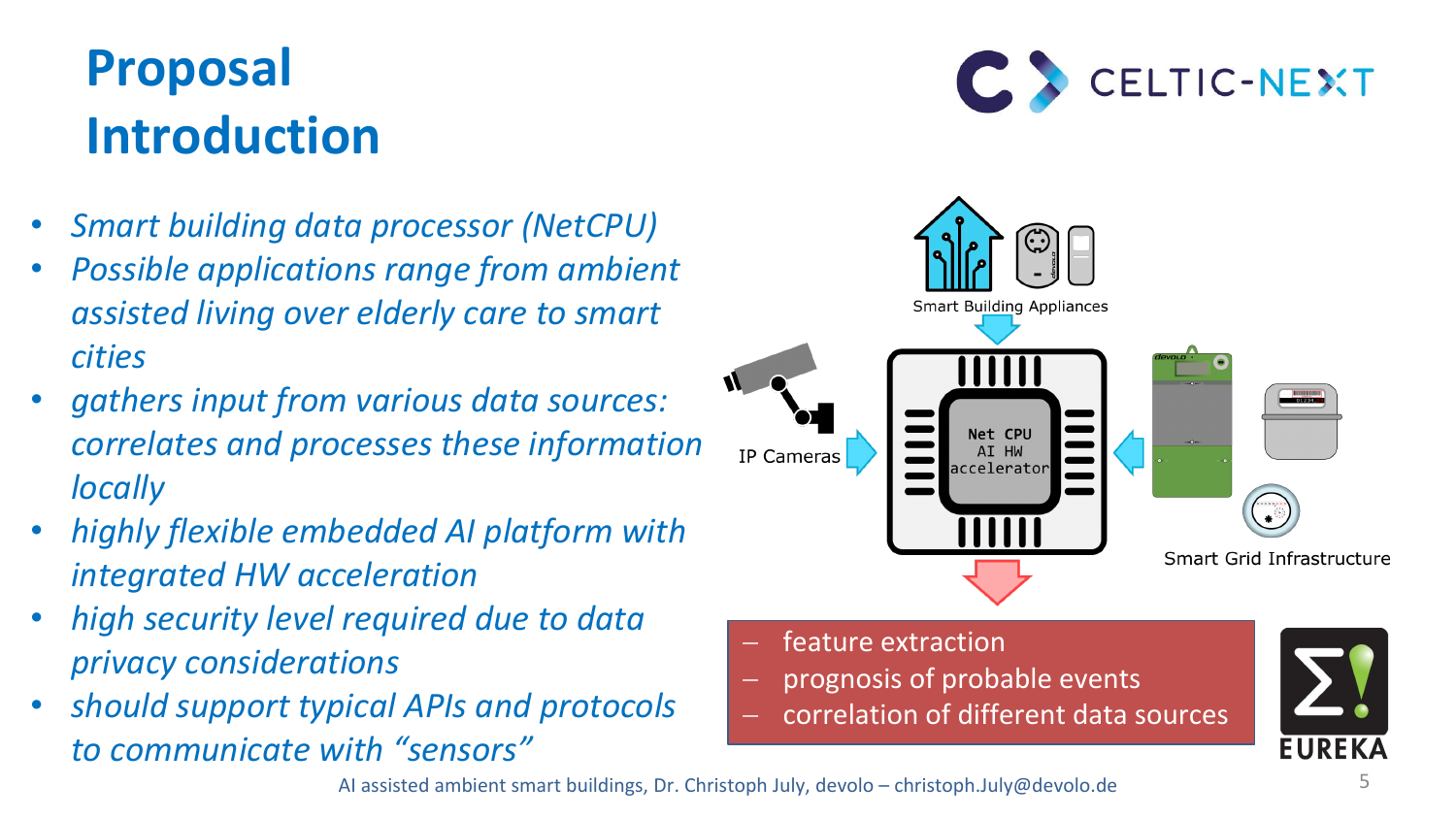### **Partners**

![](_page_5_Picture_6.jpeg)

*Partner expertise:*

➢ *Machine learning on embedded systems* ➢ *Computer Vision* ➢ *IoT networking* ➢ *embedded computing* ➢ *data privacy* ➢ *hard- and software security*

![](_page_5_Picture_4.jpeg)

AI assisted ambient smart buildings, Dr. Christoph July, devolo – christoph.July@devolo.de